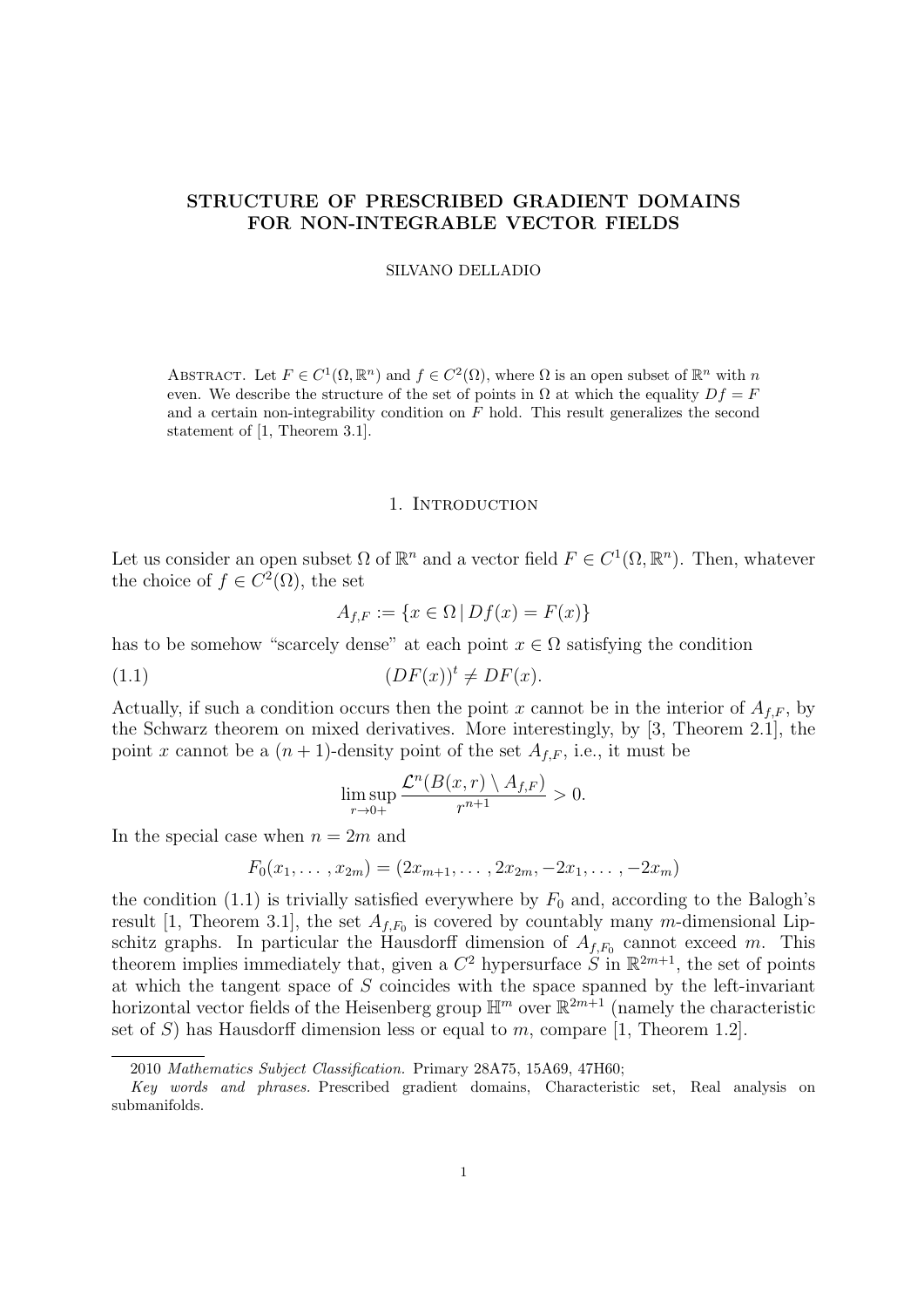The main goal of this short paper is a theorem generalizing Balogh's result above and describing the structure of the set of points in  $A_{f,F}$  satisfying a certain condition which is stronger than (1.1). In order to formulate such a condition and to state our result, let us consider the canonical basis  $\{e_1, \ldots, e_n\}$  of  $\mathbb{R}^n$  and a real  $n \times n$  matrix M. Then define

$$
\Gamma(M) := \sum_{i=1}^{n} Me_i \wedge e_i
$$

and (if  $h$  is a positive integer)

$$
\Gamma(M)^h := \underbrace{\Gamma(M) \wedge \cdots \wedge \Gamma(M)}_{h \text{ times}}.
$$

Now we can finally state our structure theorem. It establishes that if  $n = 2m$  then the set  $A_{f,F}^*$  of all points  $x \in A_{f,F}$  such that

$$
(1.2)\qquad \qquad \Gamma(DF(x))^m \neq 0
$$

is covered by a finite family of m-dimensional regularly imbedded  $C^1$  submanifolds of  $\mathbb{R}^{2m}$ (Theorem 4.1 below).

In the special case considered by Balogh, i.e., when  $F = F_0$ , the condition (1.2) is verified at every  $x \in \mathbb{R}^n$ . Indeed a standard computation yields

$$
\Gamma(DF_0(x))^m = C(m) e_1 \wedge \cdots \wedge e_{2m}
$$

for all  $x \in \mathbb{R}^n$ , where  $C(m)$  is a positive constant depending only on m. Hence  $A_{f,F_0} =$  $A_{f,F_0}^*$ , thus Balogh's result follows trivially from our theorem (Corollary 4.1 below).

The proof of our structure theorem is provided in Section 4 and is an elementary argument combining the classical implicit function theorem with some basic results from multilinear algebra which are developed in Section 3.

We have eventually to mention a few main results strictly related to this subject that have been published after [1]. In paper [4], B. Franchi, R. Serapioni and F. Serra Cassano extended the Balogh's covering type argument to all stratified groups of step two. The generalization to arbitrary stratified groups has been proved by V. Magnani through a different approach based on a coarea inequality [7]. More recently, an estimate for the size of tangencies of submanifolds with respect to a non-involutive distribution, which generalizes the Balogh's theorem above, has been provided in [2].

## 2. NOTATION

If m, n are positive integers with  $m \leq n$  then  $I(n, m)$  is the set of integer multi-indices  $(\alpha_1, \ldots, \alpha_m)$  such that  $1 \leq \alpha_1 < \ldots < \alpha_m \leq n$ . If  $\alpha \in I(n, m)$  then  $\bar{\alpha}$  is the complement in  $I(n, n-m)$  of  $\alpha$ . Moreover  $\sigma(\alpha, \bar{\alpha})$  is the sign of the permutation of  $(1, \ldots, n)$  into  $(\alpha, \bar{\alpha})$ . The space of m-vectors in  $\mathbb{R}^n$  is denoted by  $\Lambda^m \mathbb{R}^n$ . If  $\{e_1, \ldots, e_n\}$  is a basis of  $\mathbb{R}^n$  and  $\alpha = (\alpha_1, \ldots, \alpha_m) \in I(n,m)$ , then we put  $e_{\alpha} := e_{\alpha_1} \wedge \cdots \wedge e_{\alpha_m}$ . Recall that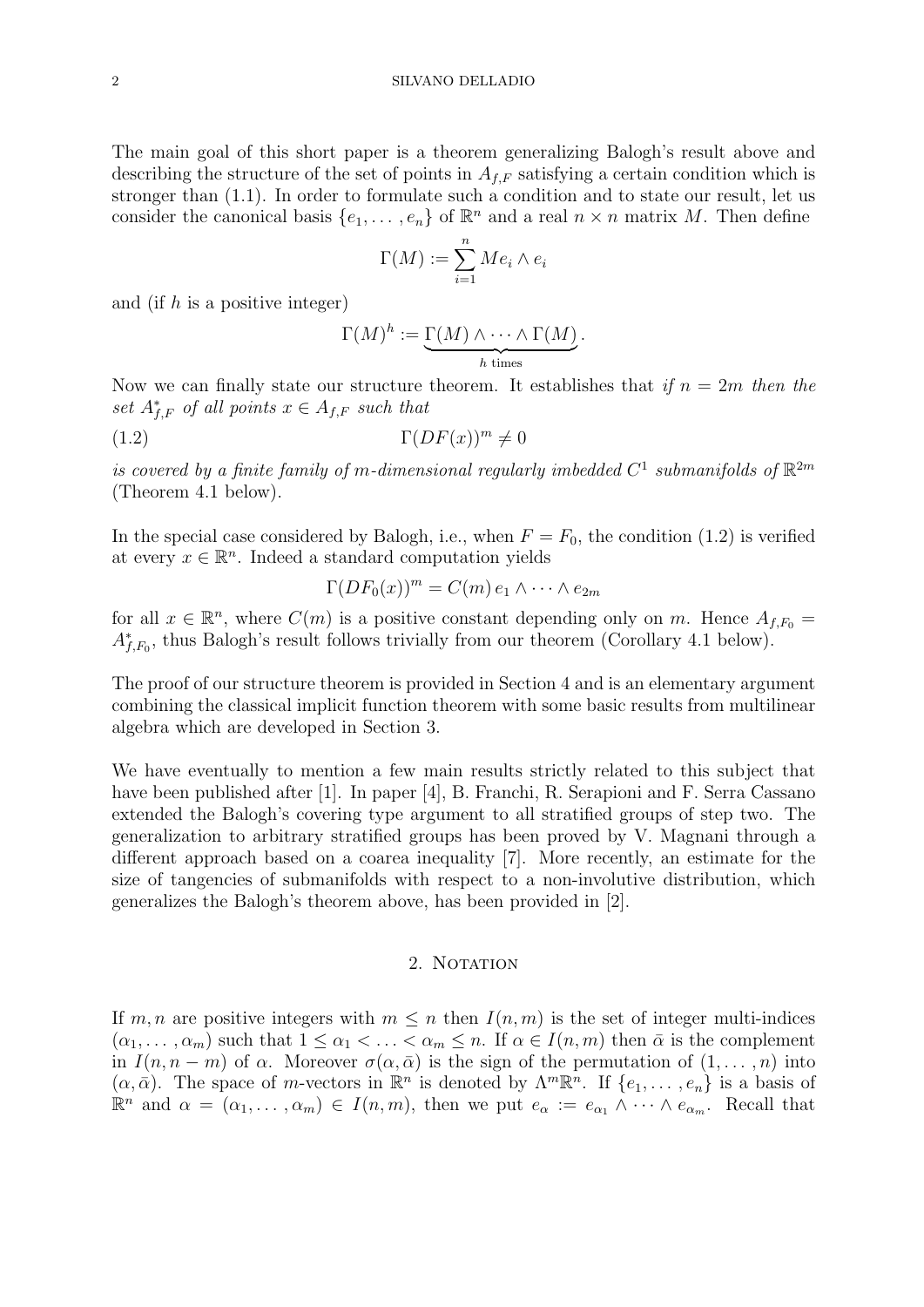${e_{\alpha}}_{\alpha\in I(n,m)}$  is a basis of  $\Lambda^m\mathbb{R}^n$ . Let  $M_n(\mathbb{R})$  denote the space of all  $n \times n$  matrices with real entries and consider  $M \in M_n(\mathbb{R})$ . Then  $M^t$  is the transpose of M. Moreover, if  $1 \leq m \leq n$ , define the linear operator  $\Lambda^m M$  :  $\Lambda^m \mathbb{R}^n \to \Lambda^m \mathbb{R}^n$  as the one such that  $\Lambda^m M(e_\alpha) = M e_{\alpha_1} \wedge \cdots \wedge M e_{\alpha_m}$ , for all  $\alpha = (\alpha_1, \ldots, \alpha_m) \in I(n,m)$ . Observe that, for all  $\beta \in I(n,m)$ , one has

$$
\Lambda^m M(e_\beta) = \sum_{\alpha \in I(n,m)} (\det M_{\alpha,\beta}) e_\alpha
$$

where  $M_{\alpha,\beta}$  is the  $m \times m$  submatrix of M with rows  $\alpha_1, \ldots, \alpha_m$  and columns  $\beta_1, \ldots, \beta_m$ . The symmetric group of degree m is denoted by  $S_m$ . Finally, if  $\Omega$  is an open subset of  $\mathbb{R}^n$ ,  $x \in \Omega$  and  $\psi \in C^1(\Omega, \mathbb{R}^m)$ , then  $D\psi(x)$  denotes the matrix of the differential of  $\psi$  at x (with respect to the canonical basis).

### 3. Some basic preliminaries from multilinear algebra.

**Proposition 3.1.** Let  $\{e_1, \ldots, e_n\}$  be the canonical basis of  $\mathbb{R}^n$ . Consider the operator  $\Gamma: \overline{M}_n(\mathbb{R}) \to \Lambda^2 \mathbb{R}^n$  defined as

$$
\Gamma(M) := \sum_{i=1}^{n} Me_i \wedge e_i, \quad M \in M_n(\mathbb{R}).
$$

Then  $\Gamma$  has the following properties:

(1) It is linear, namely if  $r, s \in \mathbb{R}$  and  $M, N \in M_n(\mathbb{R})$  then

$$
\Gamma(rM + sN) = r \Gamma(M) + s \Gamma(N).
$$

(2) For all  $M \in M_n(\mathbb{R})$  one has

$$
\Gamma(M) = \sum_{\substack{i,j=1 \ i
$$

where  $M_{ij} := (Me_i) \cdot e_i$ . Hence:

- (i)  $\Gamma(M^t) = -\Gamma(M);$
- (ii)  $\Gamma(M) = 0$  if and only if M is symmetric.

(3) If  $\{u_1, \ldots, u_n\}$  is any arbitrary orthonormal basis in  $\mathbb{R}^n$  and  $M \in M_n(\mathbb{R})$ , then

$$
\sum_{i=1}^{n} Mu_i \wedge u_i = \Gamma(M).
$$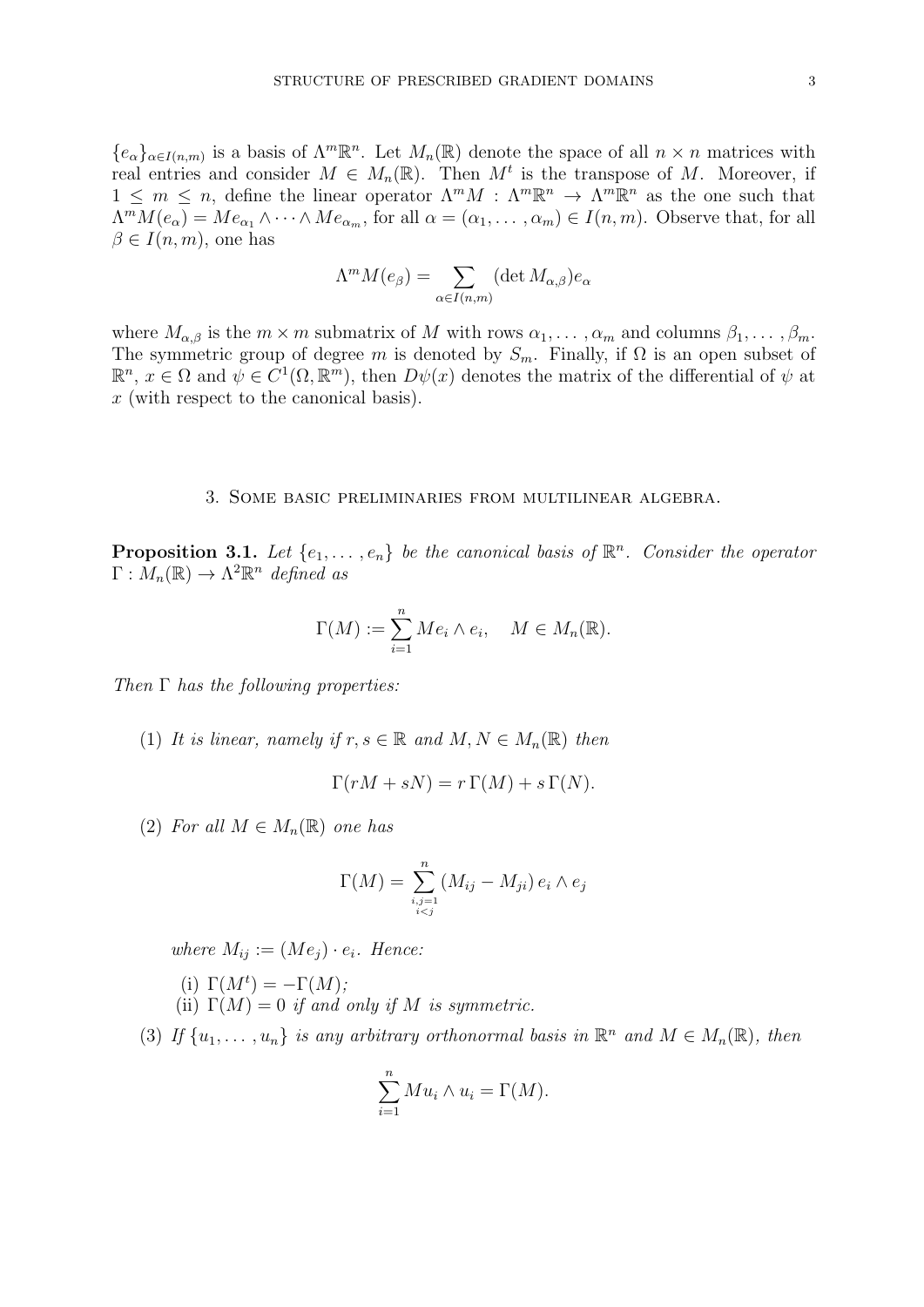## 4 SILVANO DELLADIO

Moreover, in the special case when n is even, i.e.  $n = 2m$ , the following identities hold for all  $M \in M_{2m}(\mathbb{R})$ :

$$
\Gamma(M)^m := \underbrace{\Gamma(M) \wedge \cdots \wedge \Gamma(M)}_{m \text{ times}} = C(m) \sum_{\alpha \in I(2m,m)} [(\Lambda^m M) e_{\alpha}] \wedge e_{\alpha}
$$

$$
= C(m) \left( \sum_{\alpha \in I(2m,m)} \sigma(\alpha, \bar{\alpha}) \det M_{\alpha, \bar{\alpha}} \right) e_1 \wedge \cdots \wedge e_{2m}
$$

with  $C(m) := m! (-1)^{\frac{m(m-1)}{2}}$ .

*Proof.* Assertion (1) follows immediately from the definition of Γ, while (2) is a standard computation:

$$
\Gamma(M) = \sum_{i,j=1}^{n} M_{ji} e_j \wedge e_i
$$
  
= 
$$
\sum_{\substack{i,j=1 \ ij}}^{n} M_{ji} e_j \wedge e_i
$$
  
= 
$$
\sum_{\substack{i,j=1 \ i  
= 
$$
\sum_{\substack{i,j=1 \ i
$$
$$

Also (3) is very easy:

$$
\sum_{i=1}^{n} Me_i \wedge e_i = \sum_{i,h,k=1}^{n} (e_i \cdot u_h)(e_i \cdot u_k) M u_h \wedge u_k
$$

$$
= \sum_{h,k=1}^{n} \left[ \sum_{i=1}^{n} (e_i \cdot u_h)(e_i \cdot u_k) \right] M u_h \wedge u_k
$$

$$
= \sum_{h,k=1}^{n} (u_h \cdot u_k) M u_h \wedge u_k
$$

$$
= \sum_{h=1}^{n} M u_h \wedge u_h.
$$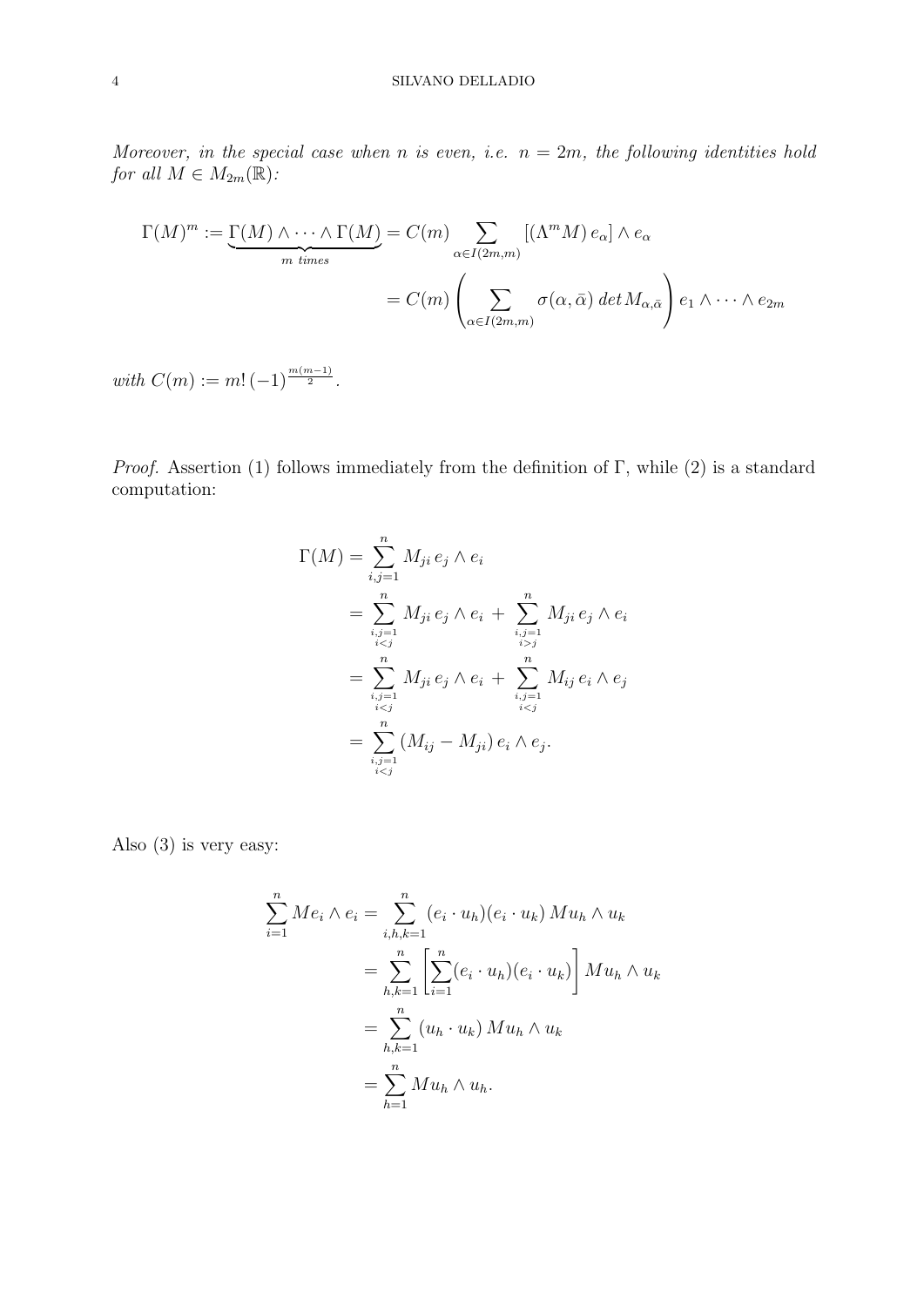Finally, one has

$$
\Gamma(M)^m = \left(\sum_{i_1=1}^{2m} Me_{i_1} \wedge e_{i_1}\right) \wedge \cdots \wedge \left(\sum_{i_m=1}^{2m} Me_{i_m} \wedge e_{i_m}\right)
$$
  
\n
$$
= (-1)^{1+2+\cdots+m-1} \sum_{i_1,\ldots,i_m=1}^{2m} Me_{i_1} \wedge \cdots \wedge Me_{i_m} \wedge e_{i_1} \wedge \cdots \wedge e_{i_m}
$$
  
\n
$$
= (-1)^{\frac{m(m-1)}{2}} \sum_{\alpha \in I(2m,m)} \sum_{\lambda \in S_m} Me_{\alpha_{\lambda(1)}} \wedge \cdots \wedge Me_{\alpha_{\lambda(m)}} \wedge e_{\alpha_{\lambda(1)}} \wedge \cdots \wedge e_{\alpha_{\lambda(m)}}
$$
  
\n
$$
= (-1)^{\frac{m(m-1)}{2}} \sum_{\alpha \in I(2m,m)} \#(S_m) \left[ (\Lambda^m M) e_{\alpha} \right] \wedge e_{\alpha}
$$
  
\n
$$
= (-1)^{\frac{m(m-1)}{2}} m! \sum_{\alpha \in I(2m,m)} [(\Lambda^m M) e_{\alpha}] \wedge e_{\alpha}
$$

and

$$
[(\Lambda^m M) e_{\alpha}] \wedge e_{\alpha} = \sum_{\beta \in I(2m,m)} (\det M_{\beta,\alpha}) e_{\beta} \wedge e_{\alpha} = (\det M_{\bar{\alpha},\alpha}) e_{\bar{\alpha}} \wedge e_{\alpha}
$$

$$
= \sigma(\bar{\alpha}, \alpha) (\det M_{\bar{\alpha},\alpha}) e_1 \wedge \cdots \wedge e_{2m}.
$$

Remark 3.1. From (1) and (2) of Proposition 3.1, it follows at once the following identity which will be useful below:

$$
\Gamma(M - M^t) = 2\Gamma(M) = -2\Gamma(M^t)
$$

for all  $M \in M_n(\mathbb{R})$ .

Remark 3.2. Let  $h \geq 2$  and  $n \geq 2h$ . Then the identity  $\Gamma(M)^h = 0$  holds whenever M is symmetric (by  $(2)$  of Proposition 3.1) but it can occur even when M is nonsymmetric. For example, for

$$
M_{ij} = \begin{cases} 1 & \text{if } i = 1 \text{ and } j = 2 \\ 0 & \text{otherwise} \end{cases}
$$

one has  $\Gamma(M) = e_1 \wedge e_2$ , hence  $\Gamma(M)^h = 0$ .

## 4. THE STRUCTURE THEOREM. STATEMENT AND PROOF.

**Definition 4.1.** Given  $f \in C^2(\Omega)$  and  $F \in C^1(\Omega, \mathbb{R}^{2m})$ , where  $\Omega$  is an open subset of  $\mathbb{R}^{2m}$ , define the sets

$$
A_{f,F} := \{ x \in \Omega \mid Df(x) = F(x) \}
$$

and

$$
A_{f,F}^* := \{ x \in A_{f,F} \, | \, \Gamma(DF(x))^m \neq 0 \}.
$$

 $\Box$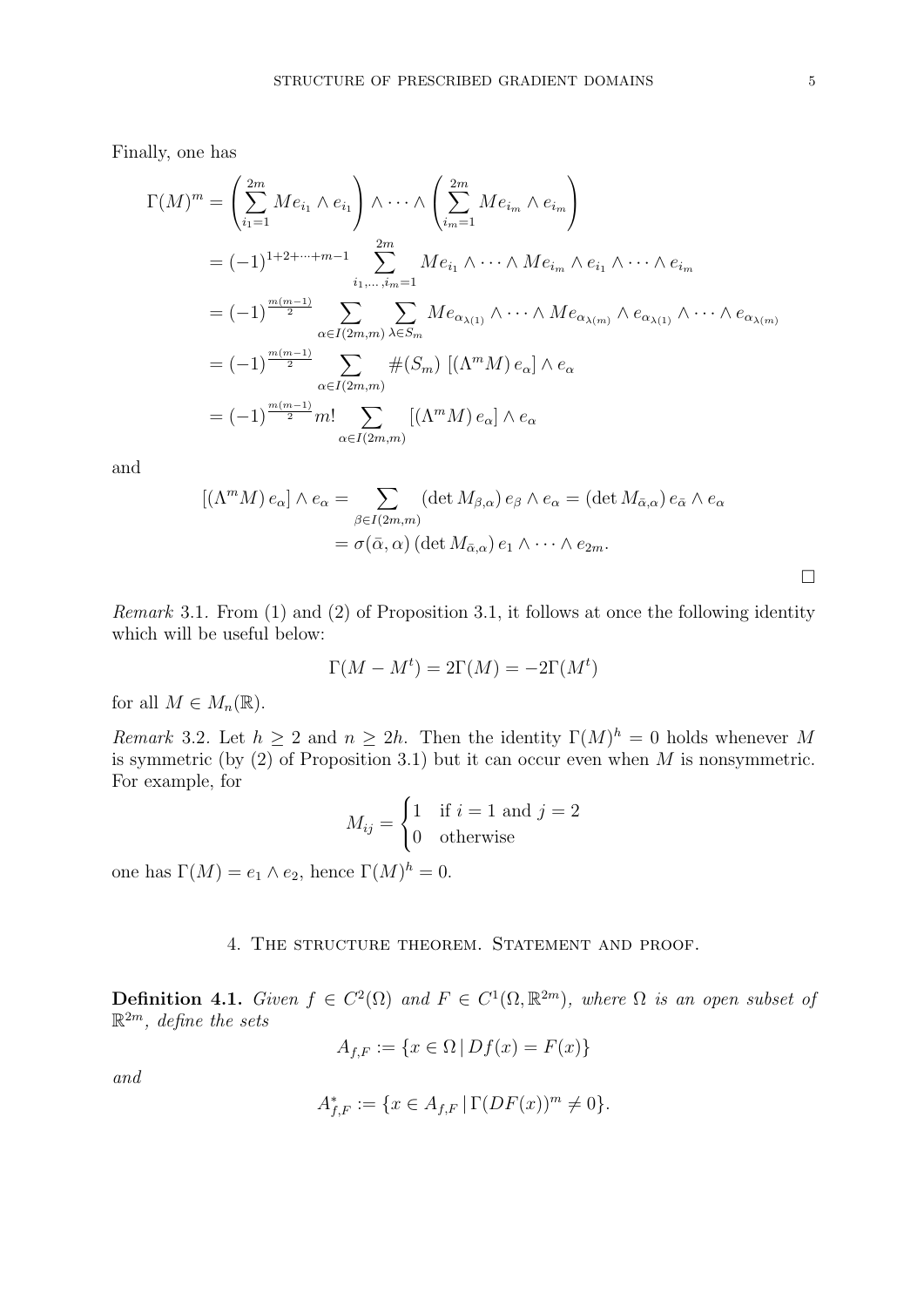Remark 4.1. As we have already pointed out in the Introduction, under the assumptions of Definition 4.1, a point  $x_0 \in \Omega$  cannot be a  $(2m + 1)$ -density point of the set  $A_{f,F}$ if  $\Gamma(DF(x_0)) \neq 0$  (by [3, Theorem 2.1]). In particular one has the following property: There is no point  $x_0 \in A_{f,F}^*$  which is a  $(2m+1)$ -density point of the set  $A_{f,F}^*$ . In our main result, namely Theorem 4.1 below, we will prove that something very much stronger than this property actually holds for  $A_{f,F}^*$ . In particular, the set  $A_{f,F}^*$  must be so thin that its Hausdorff dimension cannot exceed m.

We need the following lemma which will be proved by a simple argument combining Proposition 3.1 and the implicit function theorem.

**Lemma 4.1.** Let  $\Phi \in C^1(\Omega, \mathbb{R}^{2m})$ , where  $\Omega$  be an open subset of  $\mathbb{R}^{2m}$ . Then (4.1)  $\{x \in \Omega \mid \Phi(x) = 0, \Gamma(D\Phi(x))^m \neq 0\}$ 

is a relatively closed subset of  $\Omega$  which is covered by a finite family  $\{\Sigma_{\alpha} \mid \alpha \in I(2m, m)\}\$ of m-dimensional regularly imbedded  $C^1$  submanifolds of  $\mathbb{R}^{2m}$ .

*Proof.* For  $\alpha \in I(2m, m)$ , define

$$
\Phi_{\alpha} := (\Phi_{\alpha_1}, \dots, \Phi_{\alpha_m}), \quad \Sigma_{\alpha} := \{ x \in \Omega \mid \Phi_{\alpha}(x) = 0, \text{ rank } D\Phi_{\alpha}(x) = m \}.
$$

Observe that each  $\Sigma_{\alpha}$  has to be a m-dimensional regularly imbedded  $C^1$  submanifold of  $\mathbb{R}^{2m}$  by a standard application of the implicit function theorem, e.g. compare [6, Theorem 4.3.1] or [5, Ch. 1, Theorem 3.2]. The conclusion follows from the last identity in Proposition 3.1, with  $M = D\Phi(x)$ .

Now we are ready to prove our main result.

**Theorem 4.1 (Structure theorem).** Let  $f \in C^2(\Omega)$  and  $F \in C^1(\Omega, \mathbb{R}^{2m})$ , where  $\Omega$  is an open subset of  $\mathbb{R}^{2m}$ . Then  $A_{f,F}^*$  is a relatively closed subset of  $\Omega$  which is covered by a finite family  $\{\Sigma_{\alpha} \mid \alpha \in I(2m, m)\}\$  of m-dimensional regularly imbedded  $C^1$  submanifolds of  $\mathbb{R}^{2m}$ . In particular, the Hausdorff dimension of  $A_{f,F}^*$  has to be less or equal to m.

Proof. Consider

$$
\Phi := Df - F \in C^1(\Omega, \mathbb{R}^{2m}).
$$

Since

$$
D\Phi = D^2f - DF
$$

one has

$$
\Gamma(D\Phi(x) - (D\Phi(x))^t) = \Gamma((DF(x))^t - DF(x))
$$

for all  $x \in \Omega$ . By recalling Remark 3.1, we get

$$
\Gamma(D\Phi(x)) = -\Gamma(DF(x))
$$

for all  $x \in \Omega$ , hence

$$
A_{f,F}^* = \{ x \in \Omega \, | \, \Phi(x) = 0, \, \Gamma(D\Phi(x))^m \neq 0 \}.
$$

The conclusion follows from Lemma 4.1.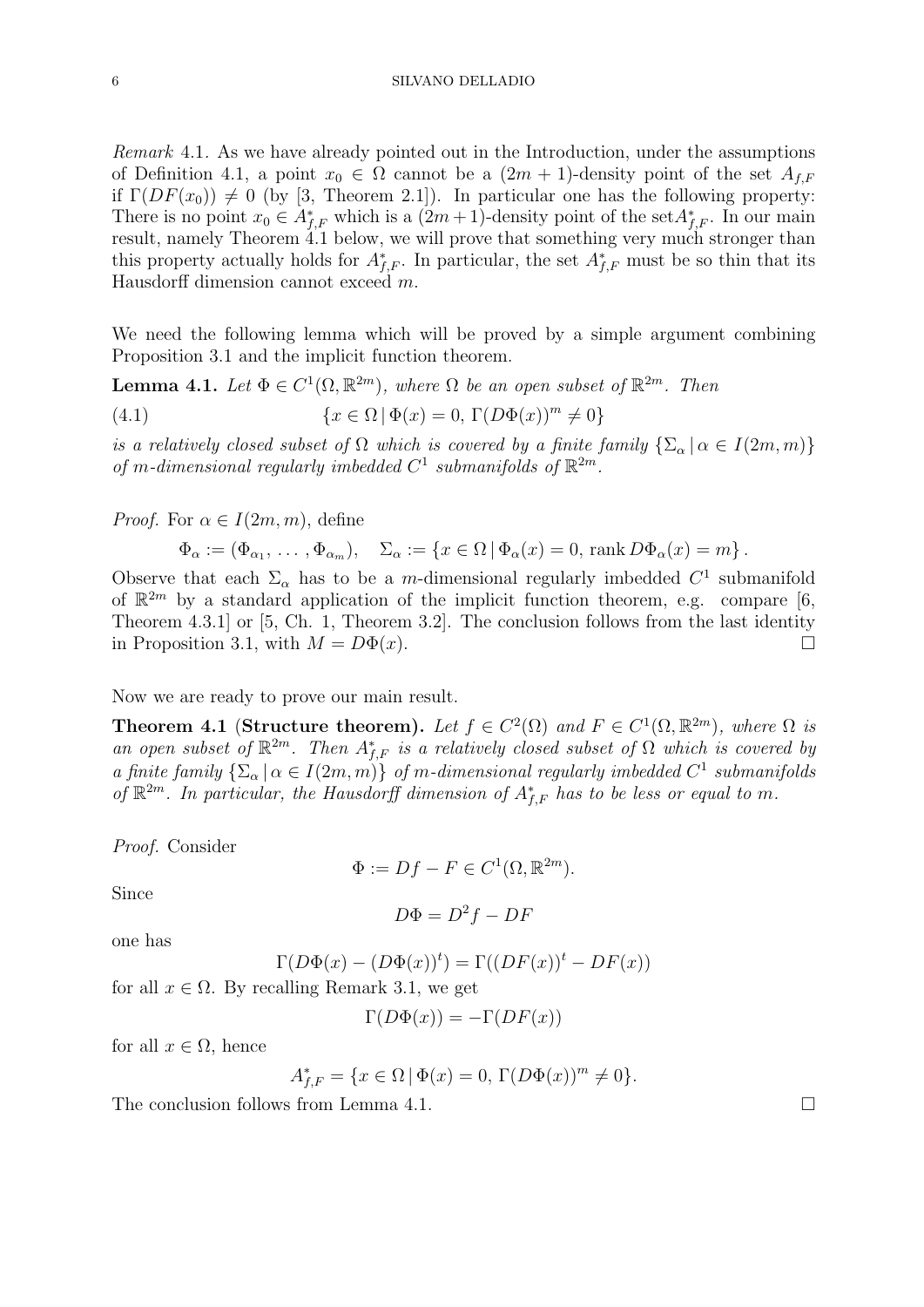From Theorem 4.1 we obtain the following corollary.

**Corollary 4.1.** Consider  $F_0 : \mathbb{R}^{2m} \to \mathbb{R}^{2m}$  defined as

$$
F_0(x_1,\ldots,x_{2m}) := (2x_{m+1},\ldots,2x_{2m},-2x_1,\ldots,-2x_m)
$$

and let  $\Omega$  be an open subset of  $\mathbb{R}^{2m}$ . Then, for all  $f \in C^2(\Omega)$ , the set  $A_{f,F_0}$  is a relatively closed subset of  $\Omega$  which is covered by a finite family  $\{\Sigma_{\alpha} \mid \alpha \in I(2m, m)\}\$  of m-dimensional regularly imbedded  $C^1$  submanifolds of  $\mathbb{R}^{2m}$ . In particular, the Hausdorff dimension of  $A_{f,F_0}$  has to be less or equal to m.

Proof. Observe that

$$
DF_0 = \begin{pmatrix} 0 & 2I_m \\ -2I_m & 0 \end{pmatrix}
$$

where  $I_m$  denotes the identity  $m \times m$  matrix. Thus, for all  $x \in \mathbb{R}^{2m}$ , we obtain

$$
\Gamma(DF_0(x)) = \sum_{i=1}^{2m} DF_0(x)e_i \wedge e_i = \sum_{i=1}^{m} (-2e_{m+i}) \wedge e_i + \sum_{i=m+1}^{2m} 2e_{i-m} \wedge e_i
$$

$$
= 4 \sum_{i=1}^{m} e_i \wedge e_{m+i}
$$

hence

$$
\Gamma(DF_0(x))^m = 4^m \sum_{i_1,\dots,i_m=1}^m (e_{i_1} \wedge e_{m+i_1}) \wedge \dots \wedge (e_{i_m} \wedge e_{m+i_m})
$$
  
=  $4^m \sum_{\lambda \in S_m} (e_{\lambda(1)} \wedge e_{m+\lambda(1)}) \wedge \dots \wedge (e_{\lambda(m)} \wedge e_{m+\lambda(m)})$   
=  $4^m \sum_{\lambda \in S_m} (e_1 \wedge e_{m+1}) \wedge \dots \wedge (e_m \wedge e_{2m})$   
=  $4^m m! (-1)^{\frac{m(m-1)}{2}} e_1 \wedge \dots \wedge e_{2m}.$ 

In particular one has  $\Gamma(DF_0(x))^m \neq 0$  for all  $x \in \mathbb{R}^{2m}$ , so that  $A_{f,F_0} = A_{f,F_0}^*$ . The conclusion follows from Theorem 4.1.

Remark 4.2. Corollary 4.1 improves slightly the second statement in [1, Theorem 3.1], which yields immediately the following interesting fact: the characteristic set of a codimension 1 submanifold of class  $C^2$  in the Heisenberg group  $\mathbb{H}^m$  has Hausdorff dimension less or equal to  $m$ , compare [1, Theorem 1.2].

#### **REFERENCES**

- [1] Z.M. Balogh: Size of characteristic sets and functions with prescribed gradient. J. reine angew. Math. 564, 63-83 (2003).
- [2] Z.M. Balogh, C. Pintea, H. Rohner: Size of tangencies to non-involutive distributions. Indiana Univ. Math. J. 60, n. 6, 2061-2092 (2011).
- [3] S. Delladio: Functions of class  $C^1$  subject to a Legendre condition in an enhanced density set. Rev. Matem. Iberoam. 28 (2012), n. 1, 127-140.